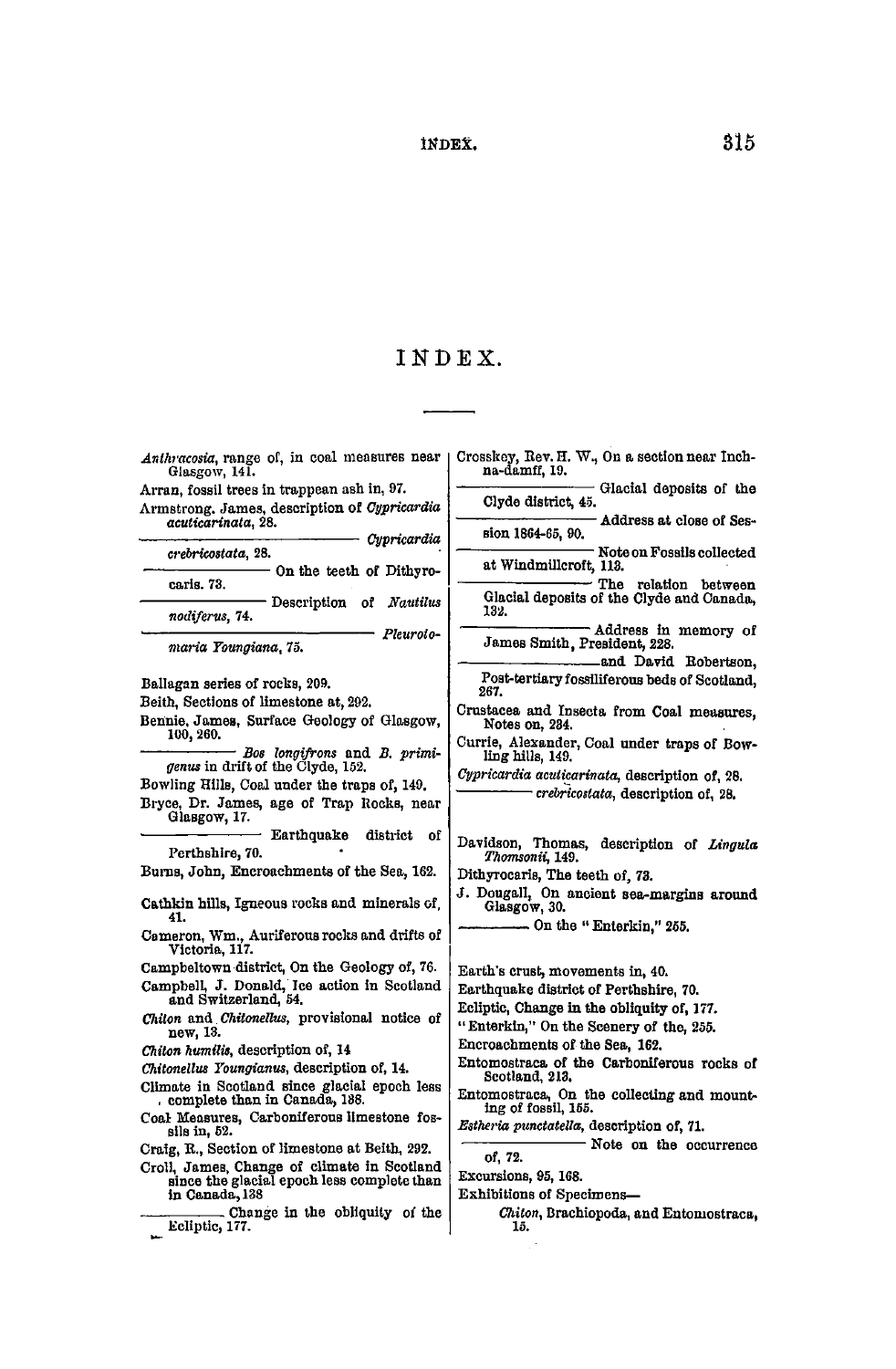## **316 INDEX.**

**Exhibitions of Specimens-Flint implements andLiasaie fossils, 16. Reptilian remains from Airdrie blackband, 16. Fish Spines, 29. Laurentian gneiss, 29. Langite, 29.**  *Pleuracanthus gibbosus,* **40. Section of Coal-pit, 40. Coal-tar products, 52. Brachiopoda and** *Gyrolepis Rankinii,* **54.**  *Palwoniscvs,* **56.**   $Palc$ <sub>c</sub>oniscu<sup>2</sup>, 56. **Carb. fossils from Belgium, 56. Carb. corals, 69. Fish remains, C9.**  *Peltocaris aptychoides,* **69. Crustacea and Insecta from Kilmaurs, 160. Fossil plants from Arran, 160. Carb. Corals, 161.**  *Balanus cariosvs,* **168. Carb. Foraminifera, 164. Carb. univalves, 166.**  *Wulfenite* **and Vanadiate of Copper, 166.**  *Bos longifrons,* **166.**  *Crania trigonaiis,* **294. . Glacial Shells, 295.**  *AmpMcentrum granulosum^* **295. Graptolites, 297. Tertiary leaves, 297. Jaw from Airdrie, 298. Pebbles and Nodules, from Kilbride, 208.**  *Megalichlhys* **from Quarter, 299. Fault in Dumbuck Glen, 257. Qeikie, Archd., Origin of the Present Scenery of Scotland, 4. Glacial deposits of Scotland and Canada, 132. Glacial deposits of the Clyde district, 45. Glasgow, Surface Geology of, 100, 260. Ice action in Scotland and Switzerland, 54. Inch-na-damff, On a section near, 19. Insecta from Coal Measures, Notes on, 284. Jerusalem, Geological features of the country around, 61. Jones, T. Rupert, description of** *Estheria punctalelto,* **71.** 

**and J. W. Kirkby, On tbe Entomostraca of the Carboniferous rocks of Scotland, 213.** 

**Kirkby, J. W., Description of** *Chiton humffis,* **14.**  *— ChUoneUus Youngianus,* **14.** 

**Kirkby, J. W., and T. Rupert Jones, On the Entomostraca of the Carboniferous rocks of Scotland, 213.** 

**Library, Donations to, 95,173,303.**  *Lingula,* **in Carb. series of West of Scotland, 144.**  *Lingula Thomtonii,* **Description of, 149.** 

**Machattie, Dr. A. T., On Metamorphism, 20. Magnesia in rocks, On the presence of, 64. Members, List of, at 1st October 1867, 308. Metamorphism, 20. Mineral from Paisley, analysis of, 36. Mineral from Cathkin, analysis of, 212.** 

 $N$ autilus nodiferus, description of, 74. **Notes and Queries, 155, 291.** 

**Page, David, Scottish Geology, 252.**  *Pleurotomaria I'oungiana,* **description of 75. Post-tertiary fossiliferous beds of Scotland, 2G7. Proceedings, 159, 293.** 

**Quartz and its mode of formation, 56. Quartz crystals in limestone, 291.** 

**Reid, J., Movements in the Earth's Crust, 40**  *Rhizodus Hibbertiita* **Carboniferous strata near Glasgow, 38.** 

**Robertson, David, and Rev. H. W. Crosskey. Post-tertiary fossiliferous beds of Scotland, 267.** 

**Rye, Sections at the, 248.** 

**Sandstones, Varieties of Carboniferous and Old Red, near Glasgow, 33.** 

**Sandstones, On the Chemistry of some Car-boniferous and Old Red, 198.** 

**Scotland, Origin of the present Scenery of, 4.** 

**Scouler, Dr. John, Extinct quadrupeds in the valley of the Clyde, 167.** 

**Scottish Geology, its proofs and problems, 252. Sea Margins around Glasgow<sup>t</sup> 30.** 

**Skipsey, R. Whyte, Igneous rocks and min-erals of Cathkin hills, 41.** 

**Carb. limestone fostils in coal measures, 52.** 

**Range of** *Anthracosia* **in coal measures near Glasgow, 141.** 

**On Sections of Trap rocks near Greenock, 158.** 

**Igneous Rock sections at the Rye, 248.** 

**Smith, J., F.R.S., Address in memory of, 228.** 

**Somerville, George, Geological features of the country around Jerusalem, 61.** 

**Southern Highlands, Surface Geology of, 2C6. Sutherland, John, On Quartz, 56.** 

**Thomson, James, Geology of the Campbel-town district, 76.**